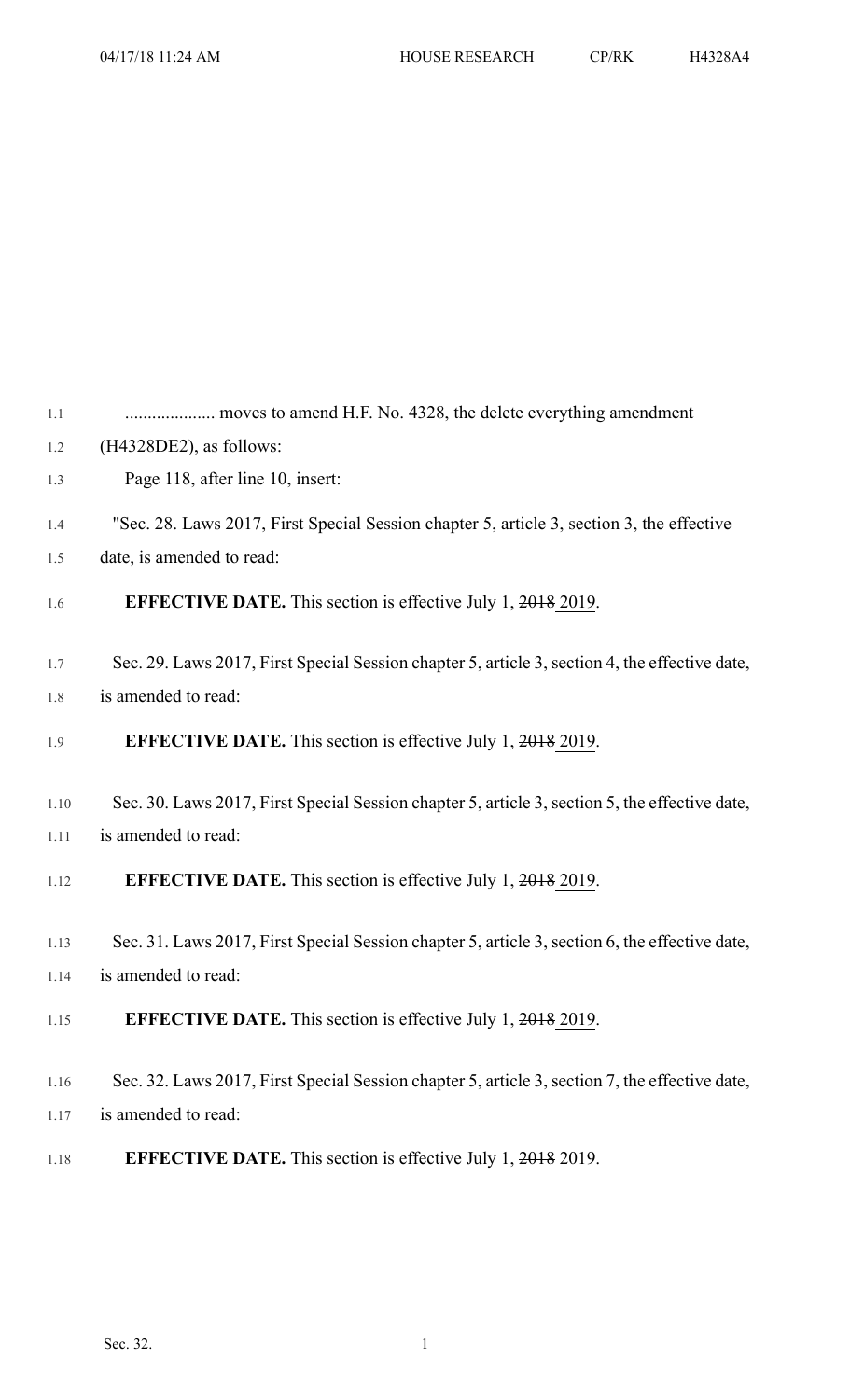| 2.1  | Sec. 33. Laws 2017, First Special Session chapter 5, article 3, section 8, the effective date, |
|------|------------------------------------------------------------------------------------------------|
| 2.2  | is amended to read:                                                                            |
| 2.3  | <b>EFFECTIVE DATE.</b> This section is effective July 1, 2018 2019.                            |
| 2.4  | Sec. 34. Laws 2017, First Special Session chapter 5, article 3, section 9, the effective date, |
| 2.5  | is amended to read:                                                                            |
| 2.6  | <b>EFFECTIVE DATE.</b> This section is effective July 1, 2018 2019.                            |
| 2.7  | Sec. 35. Laws 2017, First Special Session chapter 5, article 3, section 10, the effective      |
| 2.8  | date, is amended to read:                                                                      |
| 2.9  | <b>EFFECTIVE DATE.</b> This section is effective July 1, 2018 2019.                            |
| 2.10 | Sec. 36. Laws 2017, First Special Session chapter 5, article 3, section 11, the effective      |
| 2.11 | date, is amended to read:                                                                      |
| 2.12 | <b>EFFECTIVE DATE.</b> This section is effective July 1, 2018 2019.                            |
| 2.13 | Sec. 37. Laws 2017, First Special Session chapter 5, article 3, section 12, the effective      |
| 2.14 | date, is amended to read:                                                                      |
| 2.15 | <b>EFFECTIVE DATE.</b> This section is effective July 1, 2018 2019.                            |
| 2.16 | Sec. 38. Laws 2017, First Special Session chapter 5, article 3, section 13, the effective      |
| 2.17 | date, is amended to read:                                                                      |
| 2.18 | <b>EFFECTIVE DATE.</b> This section is effective July 1, 2018 2019.                            |
| 2.19 | Sec. 39. Laws 2017, First Special Session chapter 5, article 3, section 14, the effective      |
| 2.20 | date, is amended to read:                                                                      |
| 2.21 | <b>EFFECTIVE DATE.</b> This section is effective July 1, 2018 2019.                            |
| 2.22 | Sec. 40. Laws 2017, First Special Session chapter 5, article 3, section 15, the effective      |
| 2.23 | date, is amended to read:                                                                      |
| 2.24 | <b>EFFECTIVE DATE.</b> This section is effective July 1, 2018 2019.                            |